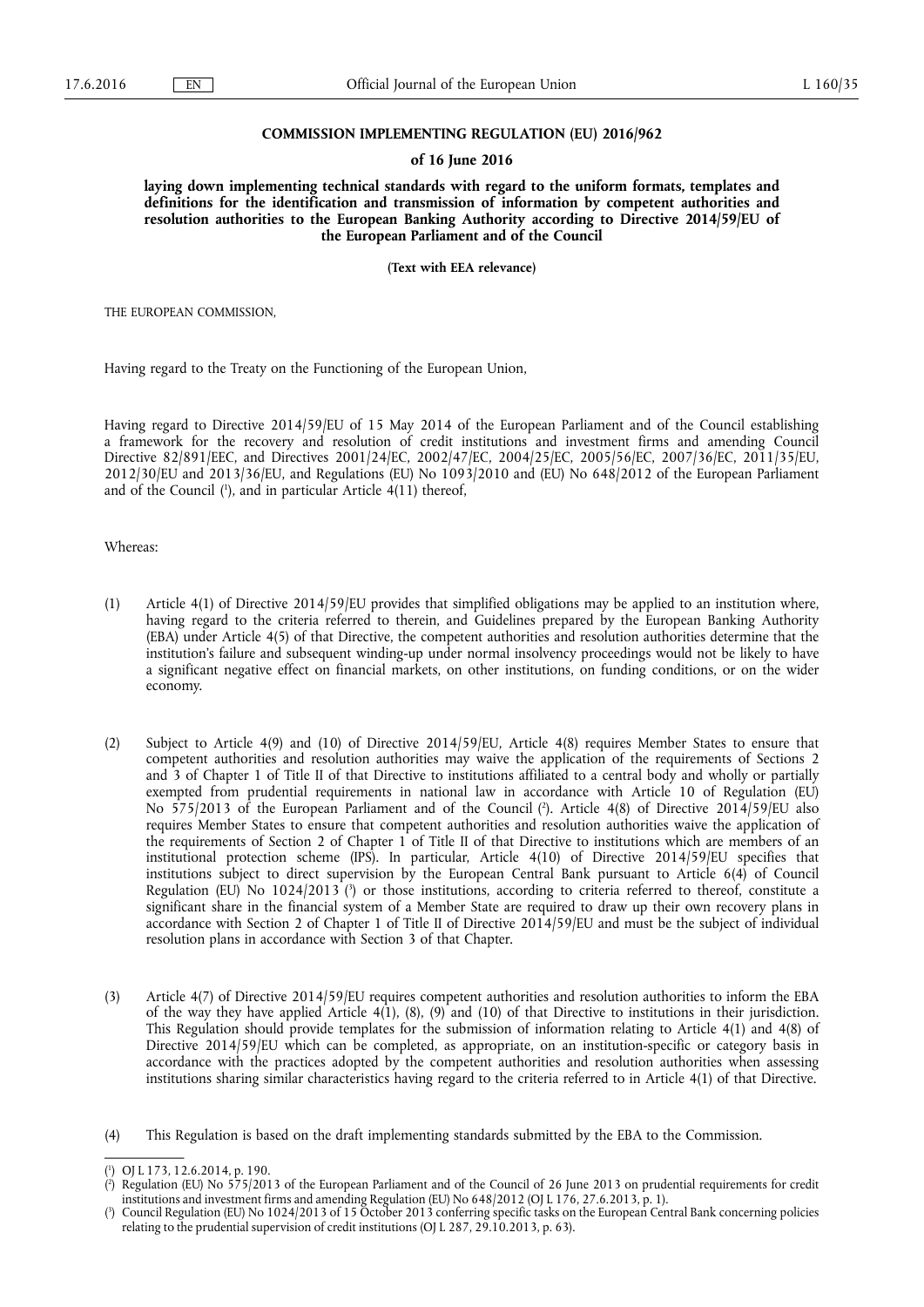(5) The EBA has conducted open public consultations on the draft implementing technical standards on which this Regulation is based, analysed the potential related costs and benefits and requested the opinion of the Banking Stakeholder Group established in accordance with Article 37 of Regulation (EU) No 1093/2010 of the European Parliament and of the Council (<sup>1</sup>),

HAS ADOPTED THIS REGULATION:

### *Article 1*

### **General rules**

1. In order to inform the European Banking Authority (EBA) about the application of Article 4(1), (8), (9) and (10) of Directive 2014/59/EU to institutions in their jurisdictions, competent authorities and resolution authorities shall transmit to the EBA the information identified in accordance with Articles 2 and 3 of this Regulation.

2. For the purposes of the transmission of information in accordance with paragraph 1, competent authorities and resolution authorities shall complete the relevant templates set out in Annex I and, where appropriate, refer to the optional indicators set out in Annex II.

3. Competent authorities and resolution authorities may choose to complete the templates set out in Annex I on a joint basis in the following manner:

- (a) competent authorities complete the relevant parts of the templates for the purposes of recovery planning;
- (b) resolution authorities complete the relevant parts of the templates for the purposes of resolvability assessments and resolution planning.

Where competent authorities and resolution authorities transmit the information identified in accordance with Articles 2 and  $3$  of this Regulation to the EBA, those authorities may make reference to a 'category of institutions', where they determine that two or more institutions share similar characteristics in terms of the criteria referred to in Article 4(1) of Directive 2014/59/EU for the application of simplified obligations.

### *Article 2*

#### **Information to be submitted by competent authorities**

1. For each reporting period specified in Article 4 of this Regulation, competent authorities shall submit to the EBA the following information on the application of simplified obligations in relation to the contents and details of recovery plans and the date by which the first recovery plans are to be drawn up and the frequency for updating recovery plans:

- (a) the number of credit institutions and the number of investment firms established in the Member State;
- (b) the number and total assets of credit institutions and the number and total assets of investment firms for which simplified obligations have been applied under Article 4(1) of Directive 2014/59/EU for the purposes of recovery planning as compared to the number and total assets of all credit institutions and, respectively, investment firms established in the Member State concerned;
- (c) the number and total assets of institutions to which a waiver has been granted under Article 4(8) of Directive 2014/59/EU compared to the number and total assets of all institutions established in the Member State concerned;
- (d) for each institution, or category of institution, to which simplified obligations have been applied and remain applicable under Article 4(1) of Directive 2014/59/EU by the end of each reporting period:
	- (i) the legal entity identifier number or, where this is not available, the name of the institution or institutions falling within the category;

<sup>(</sup> 1 ) Regulation (EU) No 1093/2010 of the European Parliament and of the Council of 24 November 2010 establishing a European Supervisory Authority (European Banking Authority), amending Decision No 716/2009/EC and repealing Commission Decision 2009/78/EC (OJ L 331, 15.12.2010, p. 12).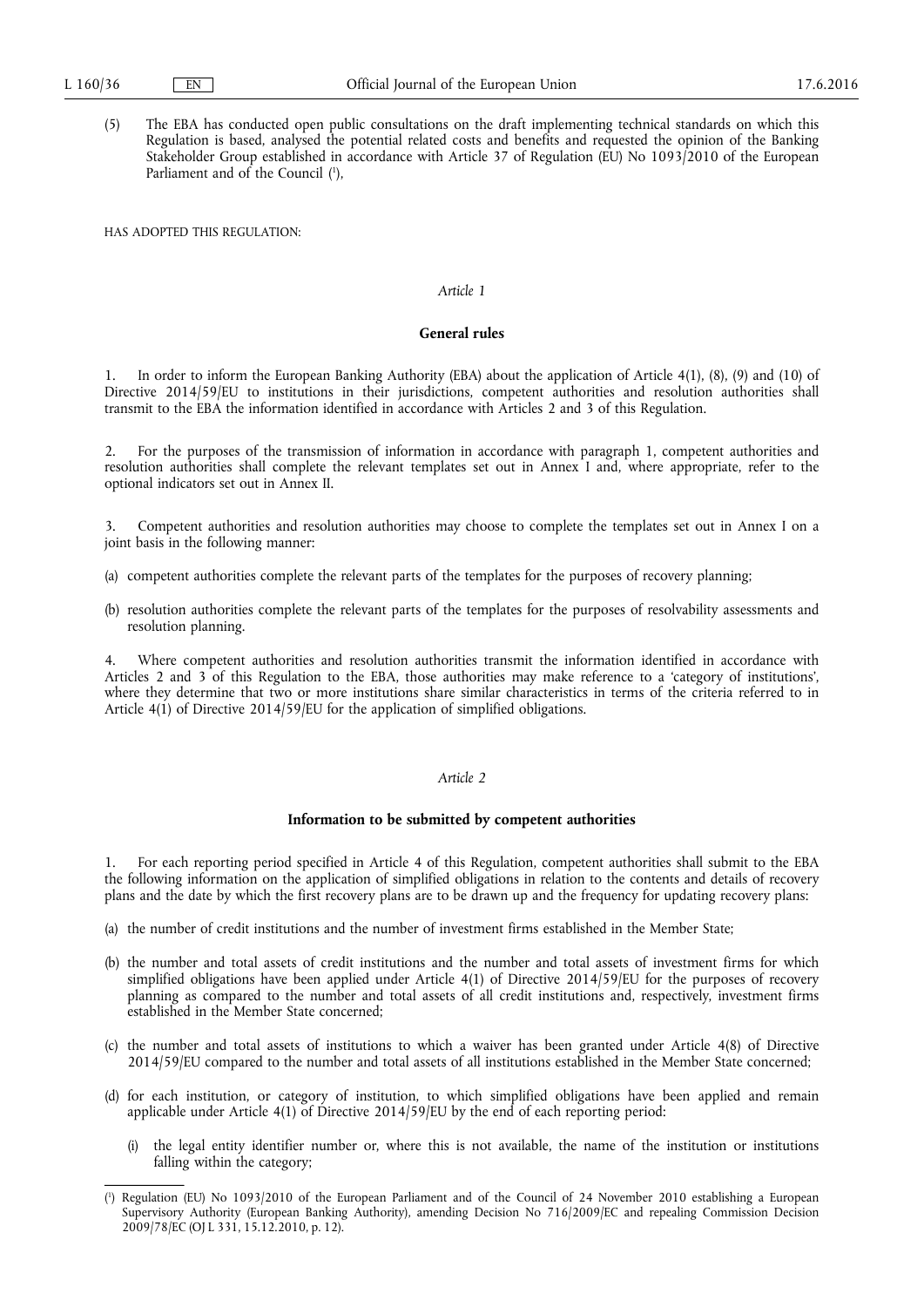- (ii) where the report relates to a 'category of institutions', a description of the basis for establishing that category of institutions according to Article  $1(4)$  of this Regulation;
- (iii) quantitative information in relation to the application of the criteria on size, interconnectedness and scope and complexity of activities referred to in Article  $4(1)$  of Directive 2014/59/EU;
- (iv) a summary of the optional indicators provided in Annex II to this Regulation, if any, applied in relation to each of the criteria referred to in Article  $4(1)$  of Directive 2014/59/EU;
- (v) a description of the simplified obligations as compared to full obligations;
- (e) for each institution, or category of institutions, to which a waiver has been granted under Article 4(8) of Directive 2014/59/EU, a description of the basis on which the waiver has been granted having regard to the criteria set out in points (a) and (b) of Article 4(8) of Directive 2014/59/EU.

2. For the purposes of submitting the information required under paragraph 1, the competent authorities shall complete each of the reporting templates in Annex I to this Regulation. Where a competent authority has applied a weighting to particular criteria among those referred to in Article 4(1) of Directive 2014/59/EU such that they have been particularly determinative in establishing that an institution, or category of institutions, should be subject to simplified obligations, the competent authority shall identify the weighting assigned to these criteria in its report. Where the competent authority has not applied a weighting to particular criteria among those referred to in Article 4(1) of Directive 2014/59/EU, that competent authority shall identify in its report the relative importance of the criteria in establishing that an institution, or category of institutions, should be subject to simplified obligations.

#### *Article 3*

#### **Information to be submitted by resolution authorities**

1. For each reporting period specified in Article 4 of this Regulation, resolution authorities shall submit to the EBA the following information on the application of simplified obligations in relation to the contents and details of resolution plans and the date by which the first resolution plans are to be drawn up and the frequency for updating the plans:

- (a) the number and total assets of credit institutions and the number and total assets of investment firms for which simplified obligations have been applied under Article 4(1) of Directive 2014/59/EU for the purposes of resolvability assessments and resolution planning as compared to the number and total assets of all credit institutions and, respectively, investment firms established in the Member State concerned;
- (b) the number of credit institutions and the number of investment firms to which a waiver has been granted under Article 4(8) of Directive 2014/59/EU;
- (c) for each institution, or category of institution, to which simplified obligations have been applied and remain applicable under Article 4(1) of Directive 2014/59/EU by the end of each reporting period:
	- (i) the legal entity identifier number or, where this is not available, the name of the institution or institutions falling within the category;
	- (ii) where the report relates to a 'category of institutions', a description of the basis for establishing that category of institutions according to Article  $1(4)$  of this Regulation;
	- (iii) quantitative information in relation to the application of the criteria on size, interconnectedness and scope and complexity of activities referred to in Article  $4(1)$  of Directive 2014/59/EU:
	- (iv) a summary of the optional indicators provided in Annex II to this Regulation, if any, applied in relation to each of the criteria;
	- (v) a description of the simplified obligations as compared to full obligations;
- (d) for each institution, or category of institutions, to which a waiver has been granted under Article 4(8) of Directive 2014/59/EU, a description of the basis on which the waiver has been granted having regard to the criteria set out in points (a) and (b) of Article 4(8) of Directive 2014/59/EU.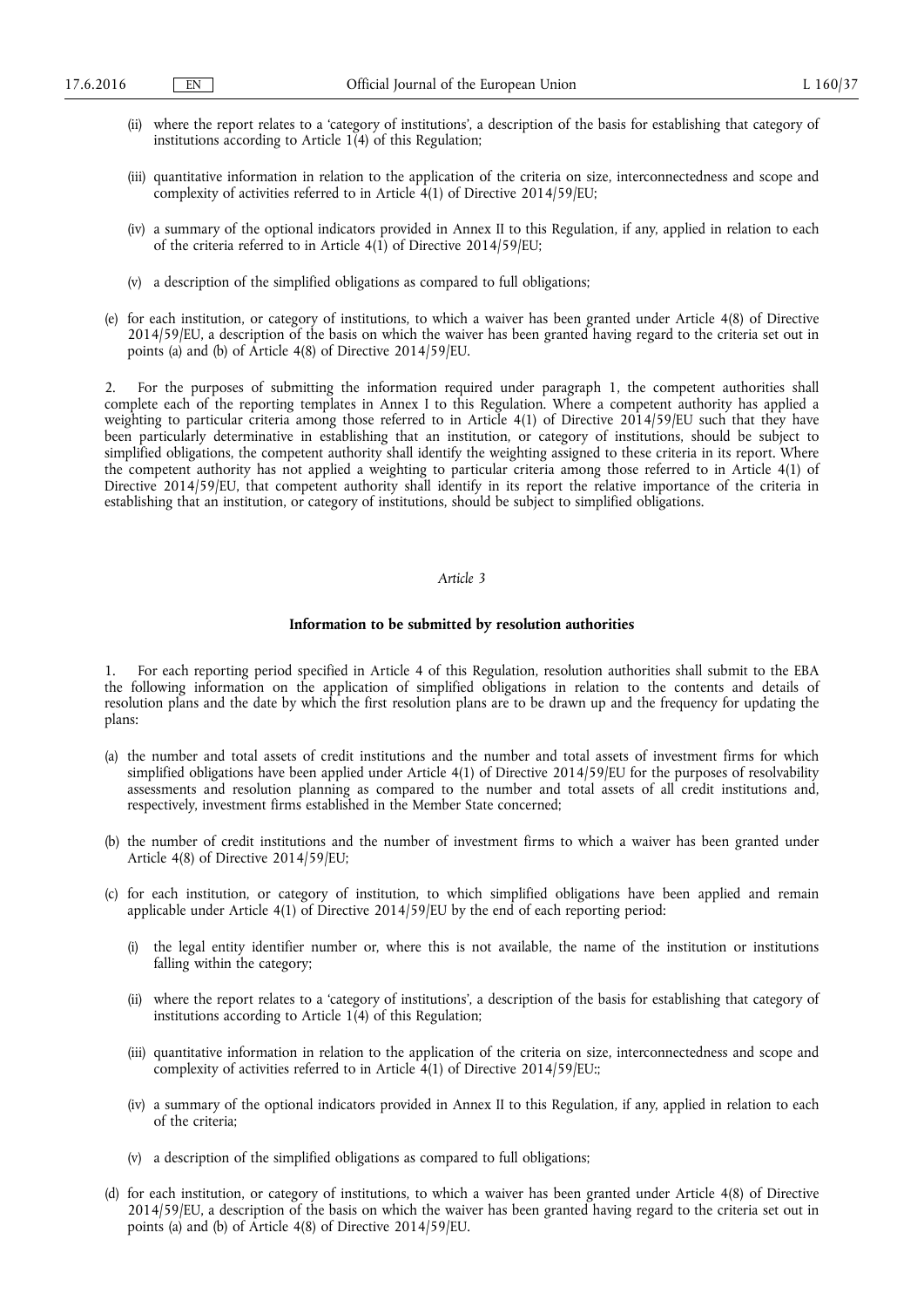2. For the purposes of submitting the information referred to in paragraph 1, the resolution authorities shall complete each of the reporting templates set out in Annex I to this Regulation. Where a resolution authority has applied a weighting to particular criteria among those referred to in Article  $\frac{1}{4}$ (1) of Directive 2014/59/EU such that they have been particularly determinative in establishing that an institution, or category of institutions, should be subject to simplified obligations, the resolution authority shall identify and describe the weighting assigned to those criteria in its report. Where the resolution authority has not applied a weighting to particular criteria among those referred to in Article 4(1) of Directive 2014/59/EU, that resolution authority shall identify in its report the relative importance of the criteria in establishing that an institution, or category of institutions, should be subject to simplified obligations.

### *Article 4*

#### **Reporting periods and submission dates**

1. With regard to the information referred to in Article 2(1) and Article 3(1), the first reporting period shall commence on 1 January 2015 and shall end on 30 April 2016. The information relating to the first reporting period shall be submitted to the EBA by the 30th day following entry into force of this Regulation.

2. With regard to the information referred to in Article 2(1) and Article 3(1), the second reporting period shall commence on 1 May 2016 and end on 30 April 2017. The information relating to the second reporting period shall be submitted to the EBA by 1 June 2017.

#### *Article 5*

#### **Entry into force**

This Regulation shall enter into force on the twentieth day following that of its publication in the *Official Journal of the European Union*.

This Regulation shall be binding in its entirety and directly applicable in all Member States.

Done at Brussels, 16 June 2016.

*For the Commission The President*  Jean-Claude JUNCKER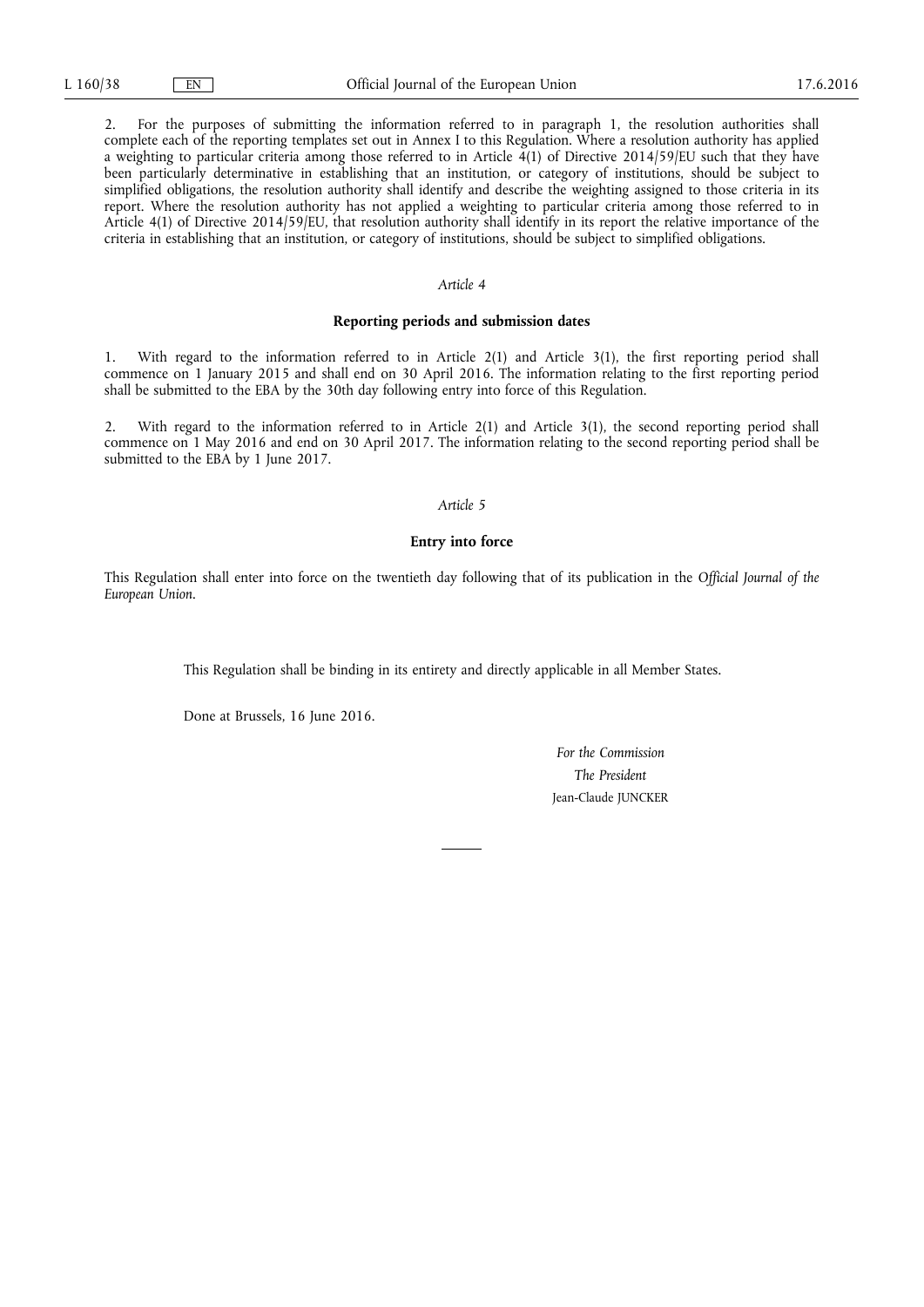*ANNEX I* 

# **Reporting templates**

TEMPLATE 1

# **Article 4 of Directive 2014/59/EU: Quantitative data report template**

[*The notes included in this template are intended to assist the authorities when completing the template and do not form part of the template*.]

 $\top$ 

| <b>Member State</b>                                                                                                                                                                                                                                                                                                                                                                                                                                                                                                      |                                                                                                                                                                                           |
|--------------------------------------------------------------------------------------------------------------------------------------------------------------------------------------------------------------------------------------------------------------------------------------------------------------------------------------------------------------------------------------------------------------------------------------------------------------------------------------------------------------------------|-------------------------------------------------------------------------------------------------------------------------------------------------------------------------------------------|
| Name of competent authority/resolution authority<br>submitting the report                                                                                                                                                                                                                                                                                                                                                                                                                                                |                                                                                                                                                                                           |
| Reference date                                                                                                                                                                                                                                                                                                                                                                                                                                                                                                           |                                                                                                                                                                                           |
| Number of credit institutions established in the Mem-<br>ber State                                                                                                                                                                                                                                                                                                                                                                                                                                                       |                                                                                                                                                                                           |
| Number of investment firms established in the Mem-<br>ber State                                                                                                                                                                                                                                                                                                                                                                                                                                                          |                                                                                                                                                                                           |
| Number of credit institutions for which simplified ob-<br>ligations have been applied under Article 4(1) of<br>Directive 2014/59/EU                                                                                                                                                                                                                                                                                                                                                                                      | [Figures should be provided by the relevant authority, separately,<br>with regard to obligations relating to: recovery planning, resolva-<br>bility assessments and resolution planning.] |
| Number of investment firms for which simplified ob-<br>ligations have been applied under Article 4(1) of<br>Directive 2014/59/EU                                                                                                                                                                                                                                                                                                                                                                                         | [Figures should be provided by the relevant authority, separately,<br>with regard to obligations relating to: recovery planning, resolva-<br>bility assessments and resolution planning.] |
| Number of institutions to which a waiver has been<br>granted under Article 4(8) of Directive 2014/59/EU                                                                                                                                                                                                                                                                                                                                                                                                                  |                                                                                                                                                                                           |
| Legal entity identifier (LEI) numbers or, where these<br>are not available, the names of the institutions estab-<br>lished in the Member State subject to direct supervis-<br>ion by the European Central Bank pursuant to<br>Article 6(4) of Regulation (EU) No 1024/2013 or con-<br>stituting a significant share in the financial system of<br>a Member State as defined in Article 4(10) of Direc-<br>tive 2014/59/EU and are therefore ineligible for waiv-<br>ers pursuant to Article 4(8) of Directive 2014/59/EU | [Only competent authorities need complete this section of the<br>template as it relates to supervisory classifications.]                                                                  |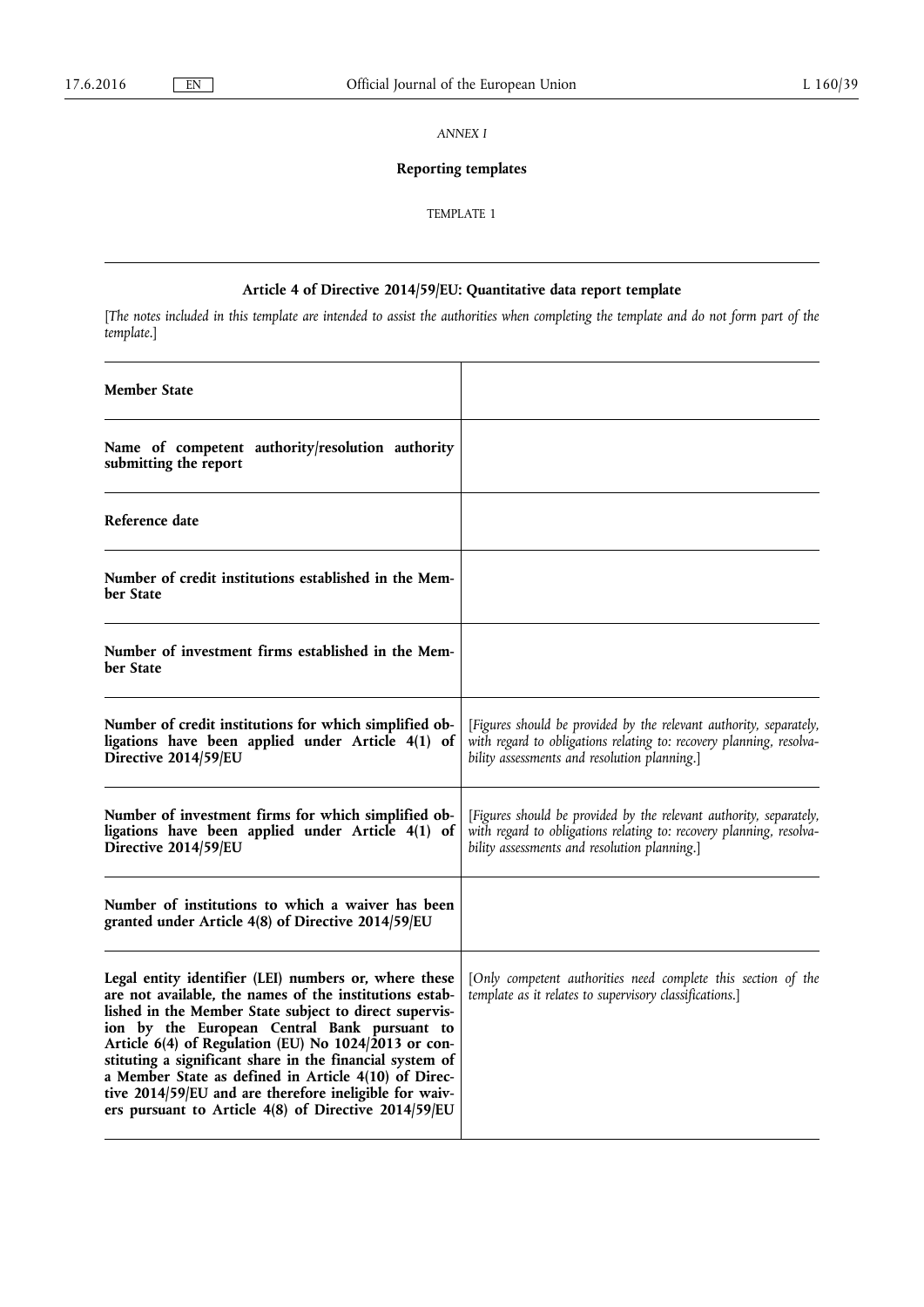$\boxed{\phantom{1}}$ 

Official Journal of the European Union

## **Article 4(1) of Directive 2014/59/EU: Report template**

[*The notes included in this template are intended to assist the authorities when completing the template and do not form part of the template*.]

| <b>Member State</b>                                                                                                                                                                                                                                                              |                                                                                                                                                                                                                                                                                                                                                                                                                                                                                                                                                                                                                                                                                                                                                                                                                                                                                                                                                                  |
|----------------------------------------------------------------------------------------------------------------------------------------------------------------------------------------------------------------------------------------------------------------------------------|------------------------------------------------------------------------------------------------------------------------------------------------------------------------------------------------------------------------------------------------------------------------------------------------------------------------------------------------------------------------------------------------------------------------------------------------------------------------------------------------------------------------------------------------------------------------------------------------------------------------------------------------------------------------------------------------------------------------------------------------------------------------------------------------------------------------------------------------------------------------------------------------------------------------------------------------------------------|
| Name of competent authority/resolution authority sub-<br>mitting the report                                                                                                                                                                                                      | [Competent authorities and resolution authorities are expected to complete a report dealing with those institutions to which simplified ob-<br>ligations are applied in relation to, respectively, requirements as regards recovery plans and requirements relating to resolvability assess-<br>ments and resolution plans (see the list in Article $\widehat{A}(1)$ of Directive 2014/59/EU).<br>Competent and resolution authorities must report on all institutions to which simplified obligations are applied. In order to satisfy this<br>requirement competent and resolution authorities may choose to complete this template on an institution-by-institution basis or with re-<br>gard to specific categories of institutions that have common characteristics and therefore are assessed the same way against the criteria<br>listed in Article $4(1)$ of Directive 2014/59/EU.]                                                                      |
| Reference period                                                                                                                                                                                                                                                                 |                                                                                                                                                                                                                                                                                                                                                                                                                                                                                                                                                                                                                                                                                                                                                                                                                                                                                                                                                                  |
| Name of category of credit institution or name of credit<br>institution<br>[When reporting on a category basis, the LEI numbers should be<br>provided for each institution in the category; where these are not<br>available, the names of the institutions should be provided.] | [If the report is completed with regard to a specific category of institution, a description of the category, including the key characteristics<br>of institutions in that category (e.g. by reference to SREP classification in accordance with the EBA's Guidelines under Article 107(3) of<br>Directive 2013/36/EU of the European Parliament and of the Council of 26 June 2013 on access to the activity of credit institutions<br>and the prudential supervision of credit institutions and investment firms, amending Directive 2002/87/EC and repealing Directives<br>2006/48/EC and 2006/49/EC (OJ L 176, 27.6.2013, p. 338), or other applicable classification system), must be provided. In addi-<br>tion, a list of the LEI numbers, or in the absence of these numbers, the names of the institutions within that category must be provided.<br>Where more than one category of institution exists, a report must be completed for each category.] |
| Name of category of investment firm or name of invest-<br>ment firm<br>[When reporting on a category basis, the LEI numbers should be<br>provided for each institution in the category; where these are not<br>available, the names of the institutions should be provided.]     | [As above.]                                                                                                                                                                                                                                                                                                                                                                                                                                                                                                                                                                                                                                                                                                                                                                                                                                                                                                                                                      |
| Number of institutions falling within category                                                                                                                                                                                                                                   | [This box need be completed only where the report relates to a category of institution.]                                                                                                                                                                                                                                                                                                                                                                                                                                                                                                                                                                                                                                                                                                                                                                                                                                                                         |

<sup>(!)</sup> If indicator values in accordance with the definitions prescribed in this template are not available due to the fact that relevant entities, which fall within the scope do not report in International Financial Reportin Standard (IFRS) and to which Financial Information Templates (Finrep) requirements do not apply competent and resolution authorities should use appropriate proxies. In this case, relevant authorities should ensure that those proxies are properly explained and correlate to the greatest extent possible with the definitions specified in this template.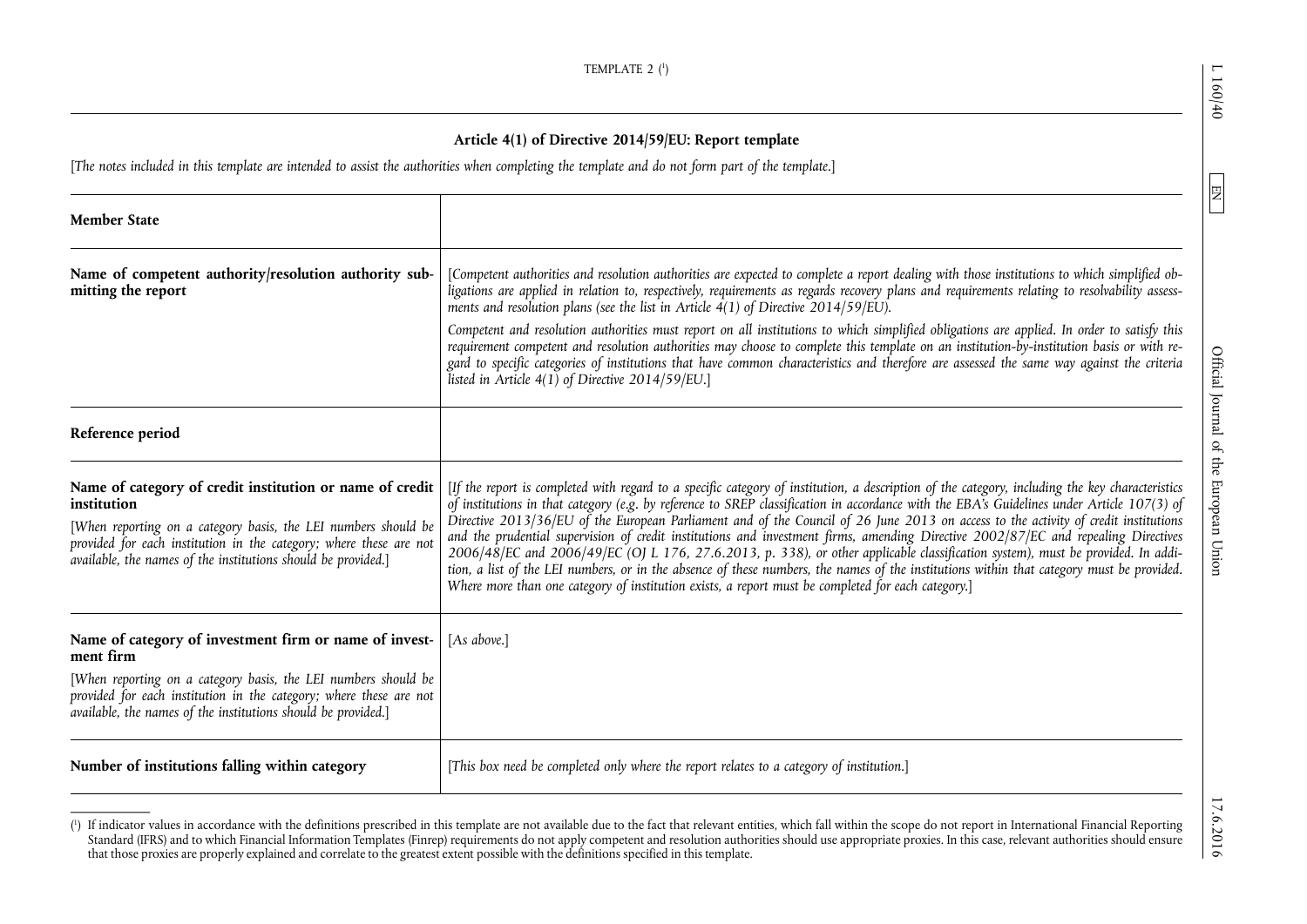17.6.2016

 $\sqrt{H}$ 

160/41

**Basis for determining, having regard to the relevant criteria set out in Article 4(1) of Directive 2014/59/EU, that the failure and subsequent winding-up under normal in**solvency proceedings of the linstitutions falling within this category/institution] would not be likely to have a significant negative effect on financial markets, on other insti**tutions, on funding conditions, or on the wider economy. The description must include quantitative information where possible.** 

[*Within this section please provide, having regard to the criteria set out in Article 4(1) of Directive 2014/59/EU, the mandatory indicators referred to in the template below and any optional indicators from the list in Annex II to this Regulation against which the institution, or category of institution, has been assessed a description of the characteristics of the institution/category of institution to which simplified obligations are applied. Each authority should identify in the report any weighting assigned to each criterion*.]

**Weighting** [*Please describe the weighting, if any, attributed to each of the criterion for the purposes of the assessment process*.]

| Criterion   | Indicator                                                                               | Description of institution(s)<br>[Please complete with quantitative data where indicated. Where the<br>report is completed in relation to a category of institution, quantita-<br>tive data may be provided in the form of a range (e.g. total assets<br>of euro Amount A to euro Amount B). In other places, please pro-<br>vide a narrative description.] |
|-------------|-----------------------------------------------------------------------------------------|-------------------------------------------------------------------------------------------------------------------------------------------------------------------------------------------------------------------------------------------------------------------------------------------------------------------------------------------------------------|
| <b>Size</b> | Total assets $(1)$                                                                      | [Please provide quantitative data. This may include a value range<br>where the template is completed on a category basis.]                                                                                                                                                                                                                                  |
|             | Total assets/Member State's GDP                                                         | [Please provide quantitative data. This may include a value range<br>where the template is completed on a category basis.]                                                                                                                                                                                                                                  |
|             | Any indicators taken into account from the list of 'optional'<br>indicators in Annex II |                                                                                                                                                                                                                                                                                                                                                             |
|             | For investment firms only:                                                              |                                                                                                                                                                                                                                                                                                                                                             |
|             | <b>Total liabilities</b>                                                                | [Please provide quantitative data. This may include a value range<br>where the template is completed on a category basis.]                                                                                                                                                                                                                                  |
|             | Total client money                                                                      | [Please provide quantitative data. This may include a value range<br>where the template is completed on a category basis.]                                                                                                                                                                                                                                  |
|             | Total client assets                                                                     | [Please provide quantitative data. This may include a value range<br>where the template is completed on a category basis.]                                                                                                                                                                                                                                  |
|             | Total fees and commission income                                                        | [Please provide quantitative data. This may include a value range<br>where the template is completed on a category basis.]                                                                                                                                                                                                                                  |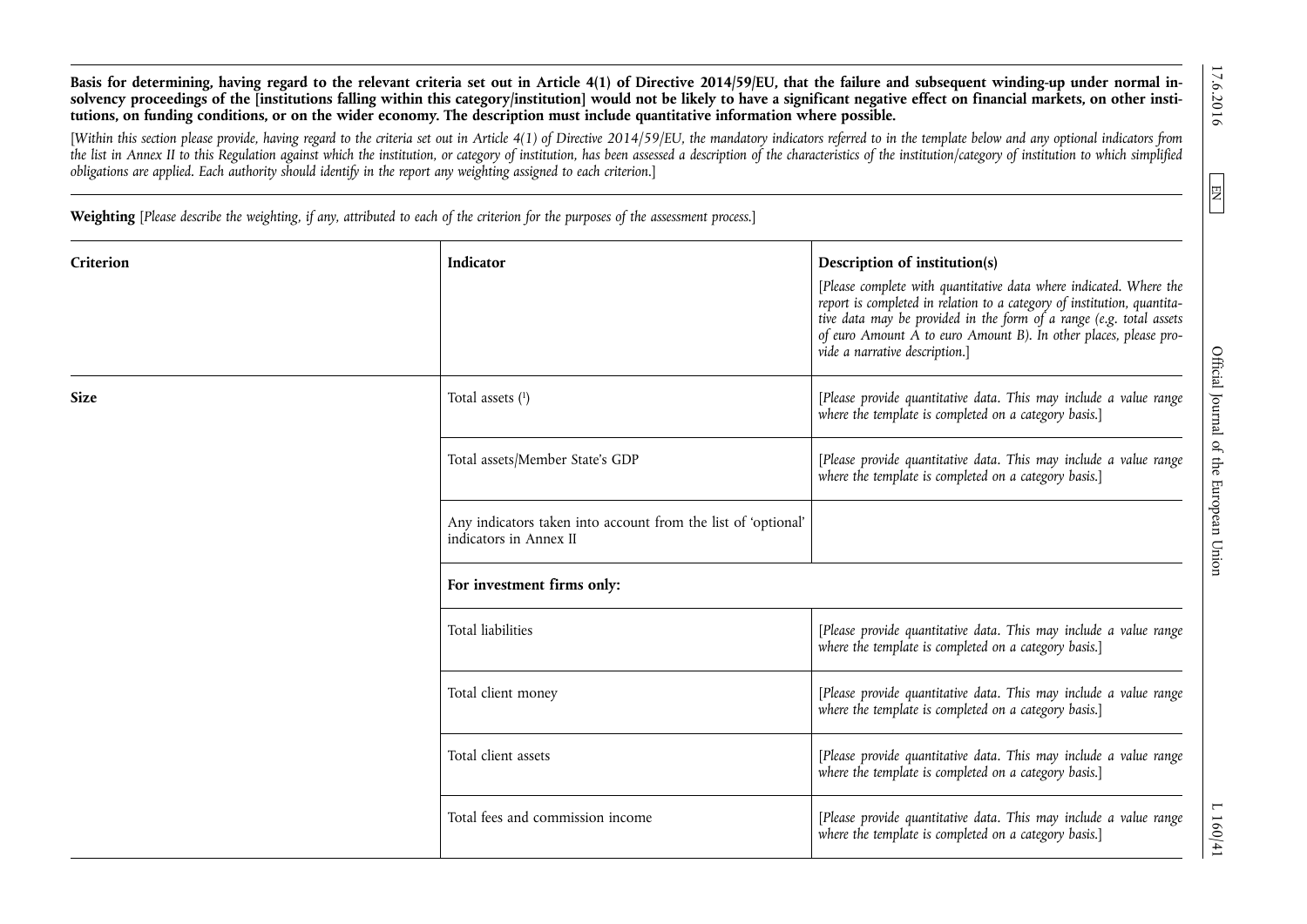| Interconnectedness                 | Interbank liabilities (2)                                                               | [Please provide quantitative data. This may include a value range<br>where the template is completed on a category basis.] |
|------------------------------------|-----------------------------------------------------------------------------------------|----------------------------------------------------------------------------------------------------------------------------|
|                                    | Interbank assets (3)                                                                    | [Please provide quantitative data. This may include a value range<br>where the template is completed on a category basis.] |
|                                    | Debt securities outstanding (4)                                                         | [Please provide quantitative data. This may include a value range<br>where the template is completed on a category basis.] |
|                                    | Number of foreign subsidiaries and branches                                             | [Please provide quantitative data. This need not be completed where<br>the template is completed on a category basis.]     |
|                                    | Clearing, payment and settlement services provided to insti-<br>tutions and others      | [Please insert a description of any such services provided by the in-<br>stitution or category of institution concerned.]  |
|                                    | Any indicators taken into account from the list of 'optional'<br>indicators in Annex II |                                                                                                                            |
| Scope and complexity of activities | Value of OTC derivatives (notional) (5)                                                 | [Please provide quantitative data. This may include a value range<br>where the template is completed on a category basis.] |
|                                    | Cross-jurisdictional liabilities (6)                                                    | [Please provide quantitative data. This may include a value range<br>where the template is completed on a category basis.] |
|                                    | Cross-jurisdictional claims (7)                                                         | [Please provide quantitative data. This may include a value range<br>where the template is completed on a category basis.] |
|                                    | Total deposits                                                                          | [Please provide quantitative data. This may include a value range<br>where the template is completed on a category basis.] |
|                                    | Total covered deposits                                                                  | [Please provide quantitative data. This may include a value range<br>where the template is completed on a category basis.] |
|                                    | Any indicators taken into account from the list of 'optional'<br>indicators in Annex II |                                                                                                                            |

 $17.62$  D  $17.62$  Of  $4$  Official Journal of the European Union END FOR EQUAL OF  $17.62$  Of  $4$  Of  $4$  Of  $4$  Of  $4$  Of  $4$  Of  $4$  Of  $4$  Of  $4$  Of  $4$  Of  $4$  Of  $4$  Of  $4$  Of  $4$  Of  $4$  Of  $4$  Of  $4$  Of  $4$  Of  $4$  Of  $4$ Official Journal of the European Union

 $\boxed{\text{EN}}$ 

 $L 160/42$ 

 $17.6.2016$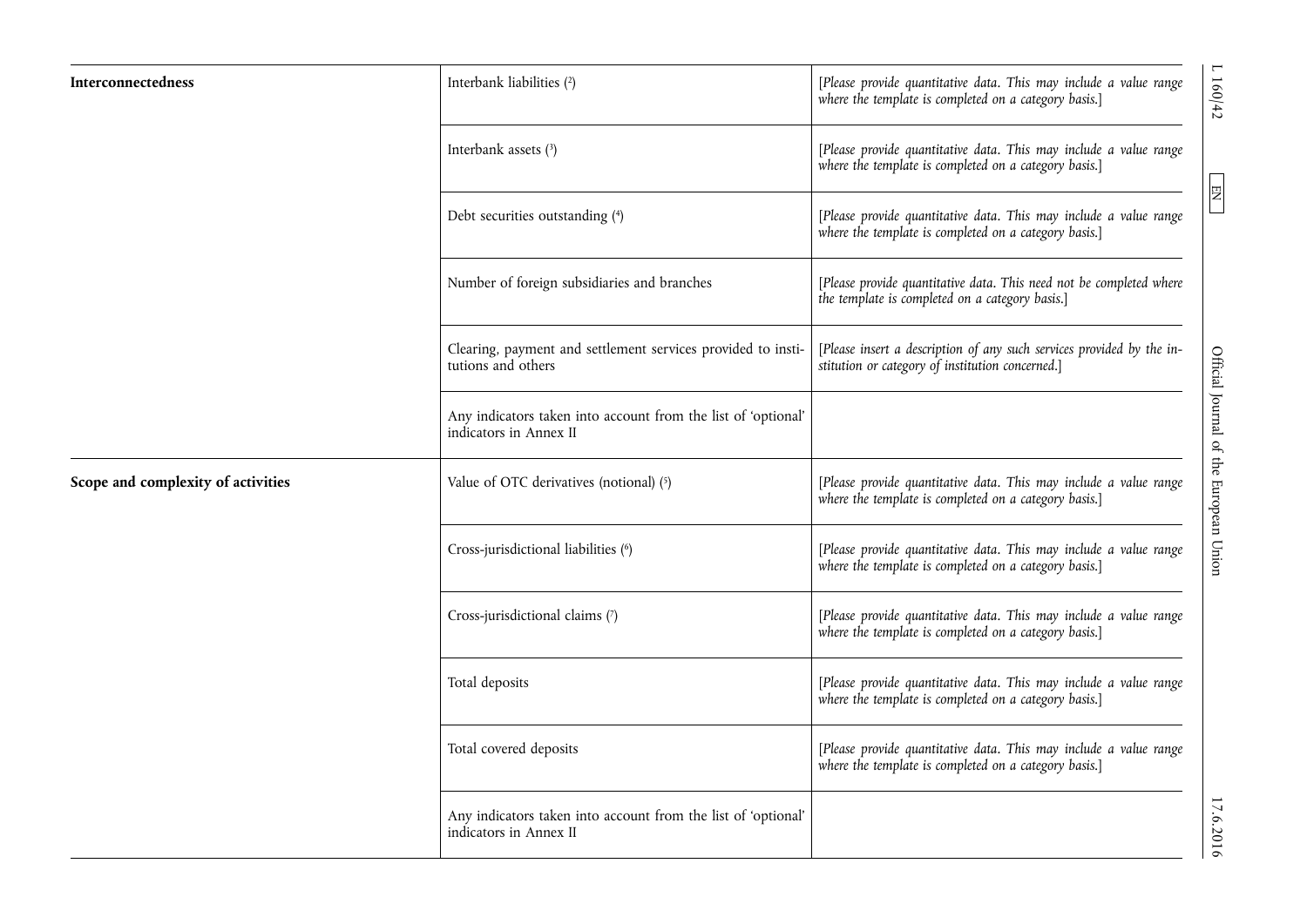| Risk profile       | Overall Supervisory review and evaluation process (SREP)<br>score                                                                                                                                               | [This may include a value range where the template is completed on<br>a category basis.]                                                                                                                                                                                                                                                        | 17.6.2016                              |
|--------------------|-----------------------------------------------------------------------------------------------------------------------------------------------------------------------------------------------------------------|-------------------------------------------------------------------------------------------------------------------------------------------------------------------------------------------------------------------------------------------------------------------------------------------------------------------------------------------------|----------------------------------------|
|                    | SREP score assigned to capital adequacy                                                                                                                                                                         | [This may include a value range where the template is completed on<br>a category basis.]                                                                                                                                                                                                                                                        |                                        |
|                    | SREP score assigned to liquidity adequacy                                                                                                                                                                       | [This may include a value range where the template is completed on<br>a category basis.]                                                                                                                                                                                                                                                        | EN                                     |
|                    | SREP score assigned to internal governance and institution-<br>wide controls                                                                                                                                    | [This may include a value range where the template is completed on<br>a category basis.]                                                                                                                                                                                                                                                        |                                        |
|                    | Any indicators taken into account from the list of 'optional'<br>indicators in Annex II                                                                                                                         |                                                                                                                                                                                                                                                                                                                                                 |                                        |
| Legal status       | Regulatory permissions and authorisations, in particular in<br>relation to the use of advanced models for the calculation<br>of own funds requirements for credit, market and opera-<br>tional risk             | [Please provide a description of the regulated activities for which the<br>institution, or category of institution, has permission to carry on<br>and describe whether advanced models are used (and, if so, please<br>describe the model applied).]                                                                                            | Official Journal of the European Union |
|                    | Any indicators taken into account from the list of 'optional'<br>indicators in Annex II                                                                                                                         |                                                                                                                                                                                                                                                                                                                                                 |                                        |
| Nature of business | SREP score assigned to business model and strategy                                                                                                                                                              | [This may include a value range where the template is completed on<br>a category basis.]                                                                                                                                                                                                                                                        |                                        |
|                    | The institution's position in the jurisdictions in which it op-<br>erates in terms of the critical functions and core business<br>lines offered in each jurisdiction and the market share of<br>the institution | [Please provide a description of the critical functions and core busi-<br>ness lines offered in each jurisdiction. Where the template is com-<br>pleted on a category basis this may take the form of a general de-<br>scription of the critical functions and core business lines offered by<br>the institutions failing within the category.] |                                        |
|                    | Any indicators taken into account from the list of 'optional'<br>indicators in Annex II                                                                                                                         |                                                                                                                                                                                                                                                                                                                                                 | L 160/43                               |

17.6.2016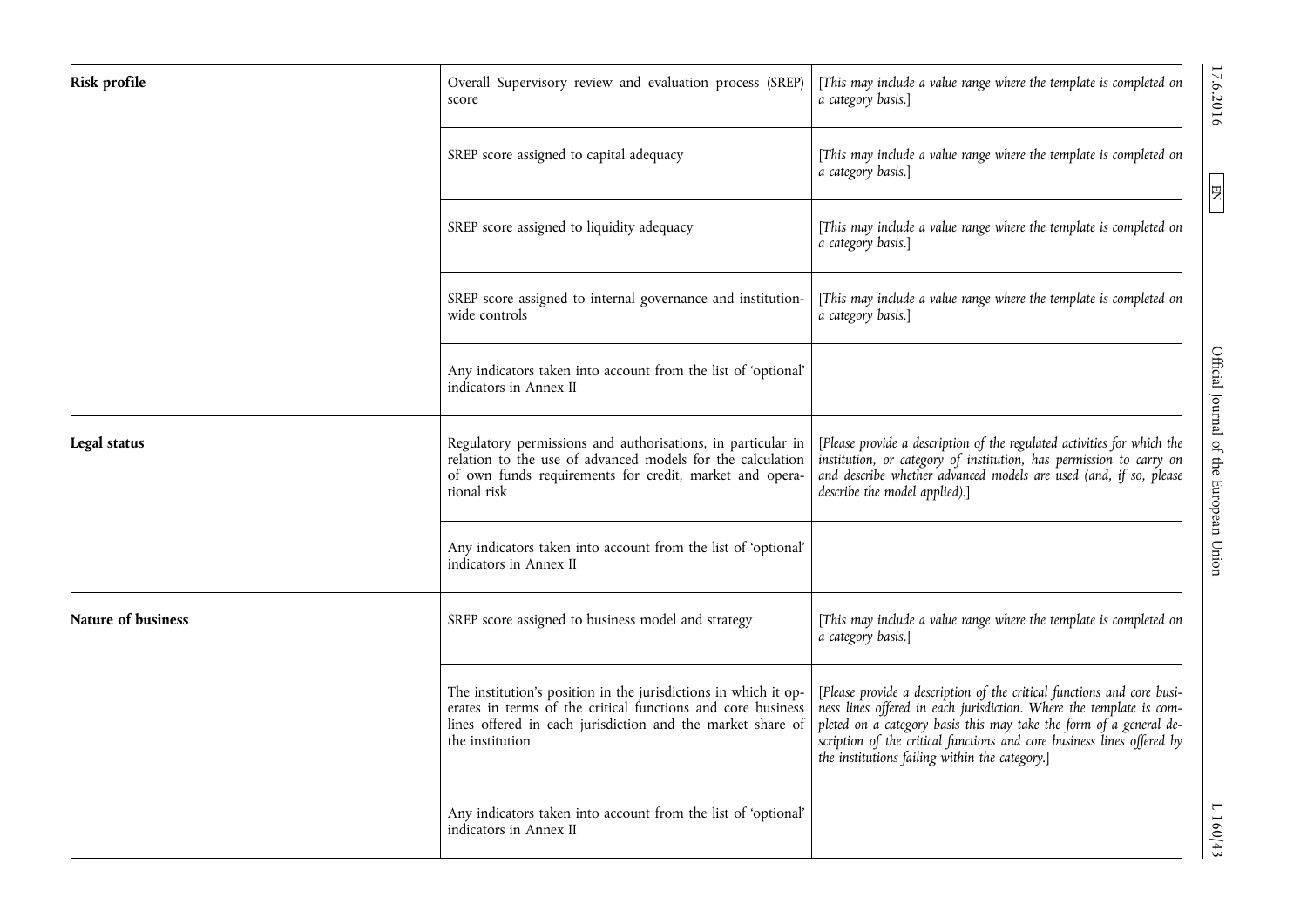| Shareholding structure                                                                                                                                                        | Degree of concentration of shareholders                                                                                                                       | [Please include in your response the % shareholding held by the top<br>5 shareholders of ordinary shares. Where the template is completed<br>on a category basis this may take the form of a general description<br>of the degree of concentration of shareholders of institutions within<br>the category.]                                                                                                                         |
|-------------------------------------------------------------------------------------------------------------------------------------------------------------------------------|---------------------------------------------------------------------------------------------------------------------------------------------------------------|-------------------------------------------------------------------------------------------------------------------------------------------------------------------------------------------------------------------------------------------------------------------------------------------------------------------------------------------------------------------------------------------------------------------------------------|
|                                                                                                                                                                               | Any indicators taken into account from the list of 'optional'<br>indicators in Annex II                                                                       |                                                                                                                                                                                                                                                                                                                                                                                                                                     |
| Legal form                                                                                                                                                                    | Structure of the institution: is the institution part of a group<br>and, if so, does the group has a complex, highly intercon-<br>nected structure            | [Where the template is completed on a category basis this may take<br>the form of a general description of the structure of the institutions<br>within the category.]                                                                                                                                                                                                                                                               |
|                                                                                                                                                                               | The type of incorporation of the institution (e.g. private<br>limited company, limited liability company or other type of<br>company defined in national law) | [Where the template is completed on a category basis this may take<br>the form of a general description of the type of incorporation of the<br>institutions within the category.]                                                                                                                                                                                                                                                   |
|                                                                                                                                                                               | Any indicators taken into account from the list of 'optional'<br>indicators in Annex II                                                                       |                                                                                                                                                                                                                                                                                                                                                                                                                                     |
| Membership of an institutional protection scheme<br>(IPS) or other cooperative mutual solidarity system as<br>referred to in Article 113(7) of Regulation (EU)<br>No 575/2013 | Function of the institution in the system as participant or<br>central institution or as a provider of critical functions to<br>the system                    | [Please provide a description of the function of the institution in the<br>system (e.g. as participant or central institution or as provider of<br>critical functions to other participants, or potentially as a party ex-<br>posed to the scheme's concentration risk).]<br>[Where the template is completed on a category basis this may take<br>the form of a general description of the institutions within the cat-<br>egory.] |
|                                                                                                                                                                               | Relative size of the guarantee fund v the institution's total<br>funds                                                                                        | [Please provide quantitative data. This may include a value range<br>where the template is completed on a category basis.]                                                                                                                                                                                                                                                                                                          |
|                                                                                                                                                                               | Any indicators taken into account from the list of 'optional'<br>indicators in Annex II                                                                       |                                                                                                                                                                                                                                                                                                                                                                                                                                     |
| Other remarks                                                                                                                                                                 |                                                                                                                                                               | [Please provide a description of any other factors which were taken<br>into account in making the determination referred to above.]                                                                                                                                                                                                                                                                                                 |

 $17.6074$  D  $17.6074$  D 17.0.2016 D 17.0.2016 D 17.0.44  $\mu$  D 17.0.44  $\mu$  D 17.0.44  $\mu$ Official Journal of the European Union

 $L 160/44$ 

 $\boxed{\text{EN}}$ 

17.6.2016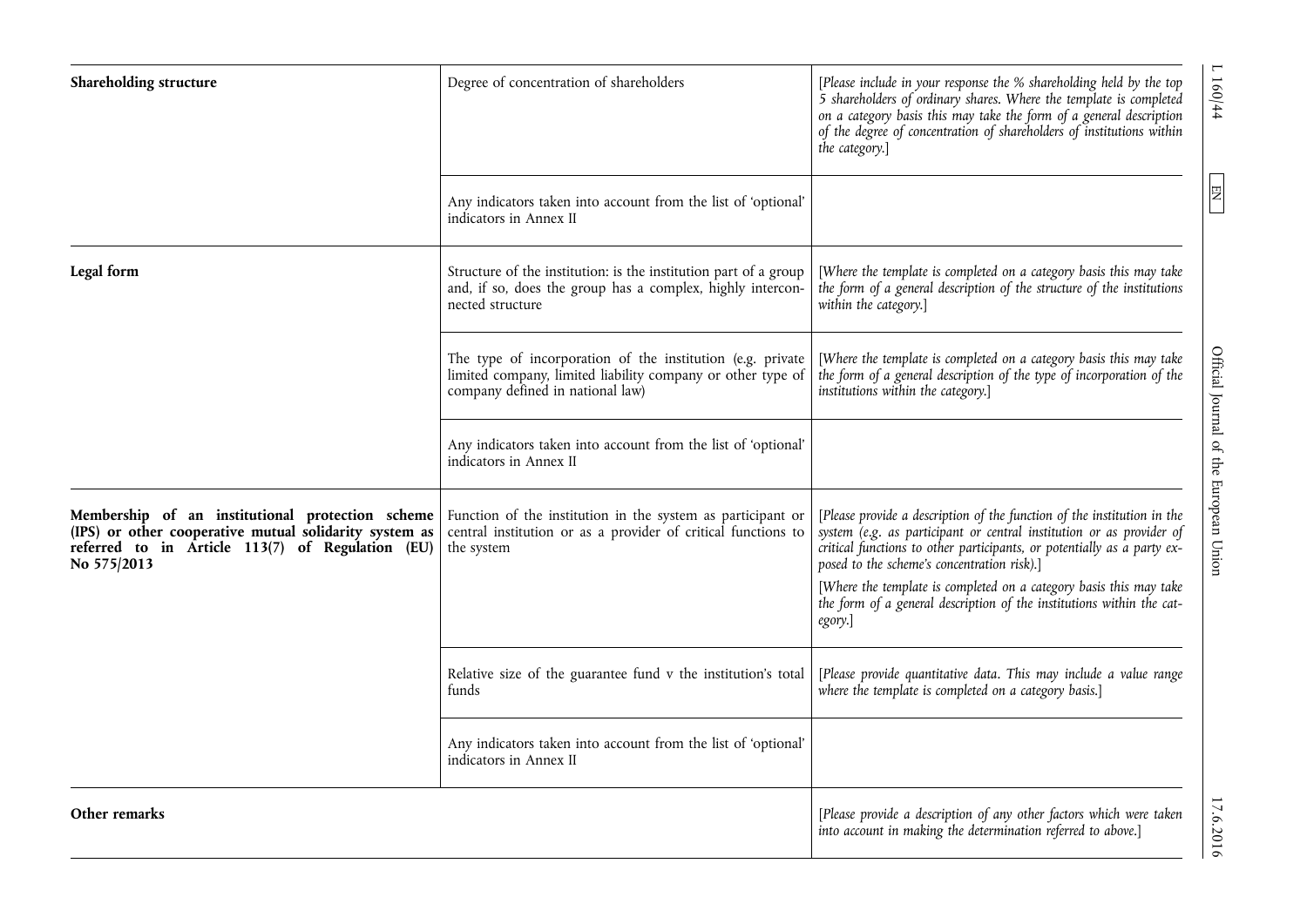EN

## **Description of simplified obligations applied to the category of institution/institution**

[*Within this section please provide, having regard, as relevant, to*:

- *the relevant Articles [please be more specific] of Directive 2014/59/EU set out in the relevant row of the table;*
- *Section A of the Annex to Directive 2014/59/EU and the Commission Supplementing Regulation on the content of recovery plans;*
- *Section B of the Annex to Directive 2014/59/EU and the Commission Supplementing Regulation on resolution plan requirements;*
- *Section C of the Annex to Directive 2014/59/EU,*
- *a description of the difference between full obligations and the applicable simplified obligations*.]

| Describe the simplified obligations as regards the contents and details of recovery plan                                                                                                                            | [Please describe the difference between full obligations and the ap-<br>plicable simplified obligations (i.e. what is it that the institution<br>does not/the institutions do not need to comply with), for example,<br>having regard to the list in Section A of the Annex to Directive<br>$2014/59$ /EU and the Commission Supplementing Regulation on<br>the content of recovery plans, which elements are not required pur-<br>suant to the simplified obligations applied to the institution/cat-<br>egory of institution.] |
|---------------------------------------------------------------------------------------------------------------------------------------------------------------------------------------------------------------------|----------------------------------------------------------------------------------------------------------------------------------------------------------------------------------------------------------------------------------------------------------------------------------------------------------------------------------------------------------------------------------------------------------------------------------------------------------------------------------------------------------------------------------|
| Describe the simplified obligations as regards the contents and details of resolution plan                                                                                                                          |                                                                                                                                                                                                                                                                                                                                                                                                                                                                                                                                  |
| When was/is the first recovery plan/resolution plan to be drawn up and how frequently is it to be updated                                                                                                           |                                                                                                                                                                                                                                                                                                                                                                                                                                                                                                                                  |
| Describe the simplified obligations as regards the contents and details of information required under Article 5(5),<br>Article 11(1) and Article 12(2) and in Sections A and B of the Annex to Directive 2014/59/EU |                                                                                                                                                                                                                                                                                                                                                                                                                                                                                                                                  |
| Describe the simplified obligations as regards the level of detail required for the assessment of resolvability pro-<br>vided for in Articles 15 and 16 and Section C of the Annex to Directive 2014/59/EU          |                                                                                                                                                                                                                                                                                                                                                                                                                                                                                                                                  |

( 1) For the purposes of this template 'total assets' is to be calculated on a global basis in accordance with Finrep (IFRS or Generally Accepted Accounting Principles [GAAP]) — F 01.01, row 380 column 010.

- (?) For the purposes of this template 'interbank liabilities' is to be calculated on a global basis in accordance with Finrep (IFRS or GAAP)  $\rightarrow$  F 20.06, rows 020 + 030 + 050 + 060 + 110, column 010, All countries (z-axis).
- ( For the purposes of this template 'interbank assets' is to be calculated on a global basis in accordance with Finrep (IFRS or GAAP)  $\rightarrow$  F 20.04, rows 020 + 030 + 030 + 050 + 010 + 120 + 170 + 180, column 010, All countries (z-axis).
- (\*) For the purposes of this template 'debt securities outstanding' is to be calculated on a global basis in accordance with Finrep (IFRS or GAAP)  $\rightarrow$  F 01.02, rows 050 + 090 + 130, column 010.

<sup>(5)</sup> For the purposes of this template 'value of OTC derivatives (notional)' is to be calculated on a global basis in accordance with: Finrep (IFRS)  $\rightarrow$  F 10.00, rows 300 + 310 + 320, column 030 + F 11.00, rows  $510 + 520 + 530$ , column 030 or FINREP (GAAP)  $\rightarrow$  F 10.00, rows 300 + 310 + 320, column 050 + F 11.00, rows 510 + 520 + 530, column 030.

 $(6)$ For the purposes of this template 'cross-jurisdiction liabilities' is to be calculated on a global basis in accordance with Finrep (IFRS or GAAP)  $\rightarrow$  F 20.06, rows 010 + 040 + 070, column 010, All countries except home country (z-axis). Note: The calculated value should exclude (i) intra-office liabilities and (ii) liabilities of foreign branches and subsidiaries vis-à-vis counterparties in the same host country.

 $(7)$ For the purposes of this template 'cross-jurisdictional claims' is to be calculated on a global basis in accordance with Finrep (IFRS or GAAP)  $\rightarrow$  F 20.04, rows 010 + 040 + 080 + 140, column 010, All countries except home country (z-axis). Note: The calculated value should exclude (i) intra-office assets and (ii) assets of foreign branches and subsidiaries vis-à-vis counterparties in the same host country.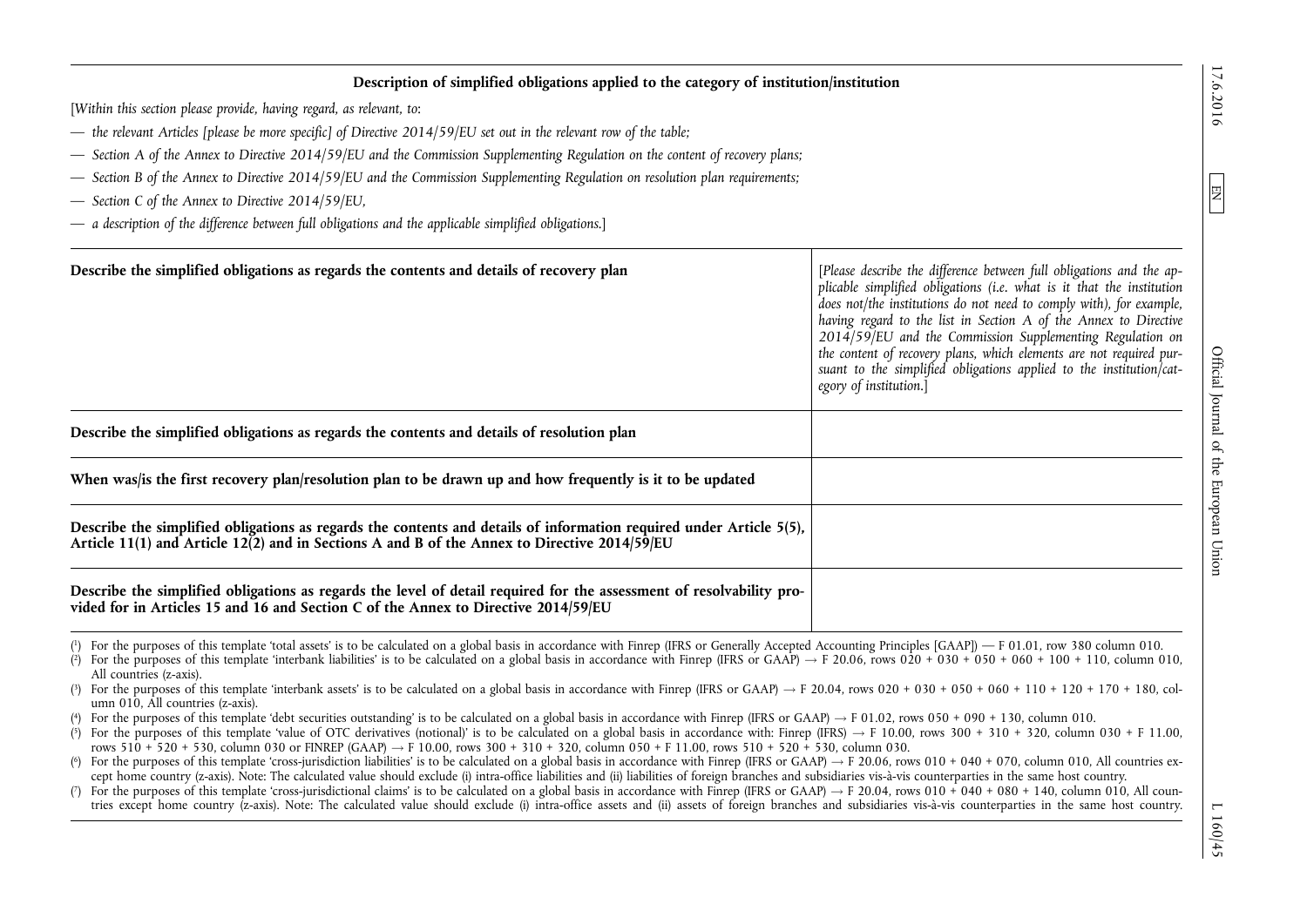### TEMPLATE 3

# **Article 4(8) of Directive 2014/59/EU: Report template**

[*The notes included in this template are intended to assist the authorities when completing the template and do not form part of the template*.]

| <b>Member State</b>                                                                                                                                                                                                                                                              |                                                                                                                                                                                                                                                                                                                                                                                                                                                                                                                                                             |
|----------------------------------------------------------------------------------------------------------------------------------------------------------------------------------------------------------------------------------------------------------------------------------|-------------------------------------------------------------------------------------------------------------------------------------------------------------------------------------------------------------------------------------------------------------------------------------------------------------------------------------------------------------------------------------------------------------------------------------------------------------------------------------------------------------------------------------------------------------|
| Name of competent authority/resolution authority<br>submitting the report                                                                                                                                                                                                        | [Competent authorities and resolution authorities are expected to<br>complete a report dealing with those institutions to which waivers<br>are granted in relation to the relevant requirements of Sections 2<br>and 3 of Chapter I of Directive 2014/59/EU. Competent and<br>resolution authorities must report on all institutions to which<br>waivers are granted.]                                                                                                                                                                                      |
| Reference period                                                                                                                                                                                                                                                                 |                                                                                                                                                                                                                                                                                                                                                                                                                                                                                                                                                             |
| Name of category of credit institution or name of<br>credit institution<br>[When reporting on a category basis, the LEI numbers should be<br>provided for each institution in the category; where these are not<br>available, the names of the institutions should be provided.] | [If the report is completed with regard to a specific category of in-<br>stitution, please provide a description of the category, including<br>the key characteristics of institutions in that category (e.g. by re-<br>ference to SREP classification or other applicable classification<br>system). Please also provide a list of the LEI numbers or, where<br>LEI numbers are not available, the names of the institutions<br>within the category. Where more than one category of institution<br>exists, please complete the report for each category.] |
| 2014/59/EU                                                                                                                                                                                                                                                                       | Basis for granting the waiver having regard to the relevant criteria set out in Article 4(8) of Directive                                                                                                                                                                                                                                                                                                                                                                                                                                                   |
| Institutions affiliated to a central body and wholly or<br>partially exempted from prudential requirements in<br>national law in accordance with Article 10 of Regu-<br>lation (EU) No 575/2013                                                                                  | [Within this section please provide a description of the character-<br>istics of the [category of institution/institution].]                                                                                                                                                                                                                                                                                                                                                                                                                                |
| Institutions which are members of an IPS                                                                                                                                                                                                                                         |                                                                                                                                                                                                                                                                                                                                                                                                                                                                                                                                                             |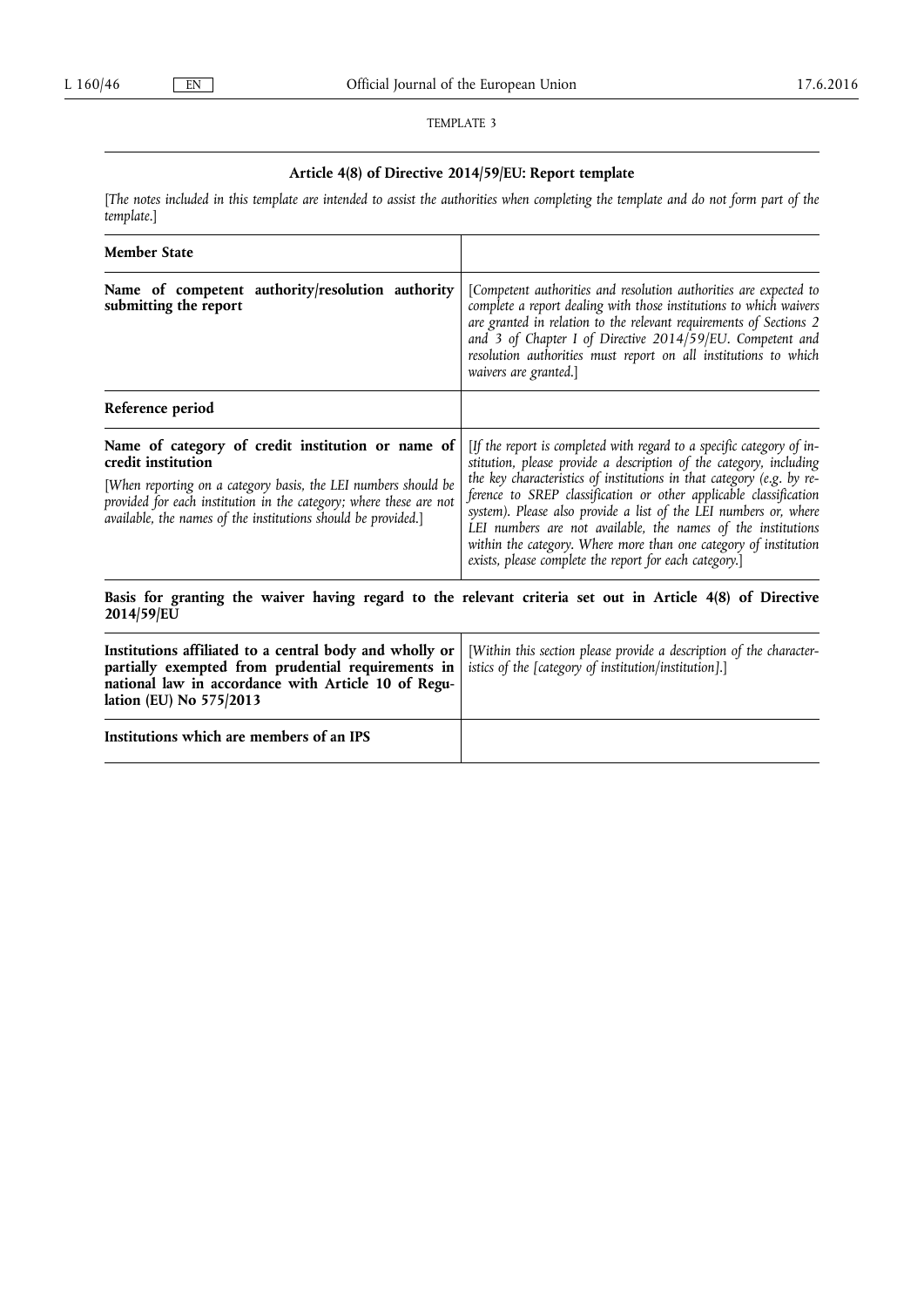### *ANNEX II*

# **List of optional indicators**

| Optional indicators (1)                                                            |  |
|------------------------------------------------------------------------------------|--|
| Total assets $(2)$                                                                 |  |
| <b>Total EAD</b>                                                                   |  |
| Total assets/Member State's GDP                                                    |  |
| Total EAD/Member State's GDP                                                       |  |
| <b>Total RWAs</b>                                                                  |  |
| Total liabilities                                                                  |  |
| Total client money                                                                 |  |
| Total client assets                                                                |  |
| Total fees and commission income                                                   |  |
| Market capitalisation                                                              |  |
| Value of assets under custody                                                      |  |
| Value of OTC derivatives (notional) (3)                                            |  |
| Interbank assets                                                                   |  |
| Interbank liabilities                                                              |  |
| Inter-financial sector liabilities                                                 |  |
| Inter-financial sector assets                                                      |  |
| Cross-jurisdictional liabilities                                                   |  |
| Cross-jurisdictional claims                                                        |  |
| Debt securities outstanding                                                        |  |
| Value of domestic payment transactions                                             |  |
| Total deposits                                                                     |  |
| Total covered deposits                                                             |  |
| Private sector deposits from depositors in the Union                               |  |
| Value of private sector loans, including committed facilities and syndicated loans |  |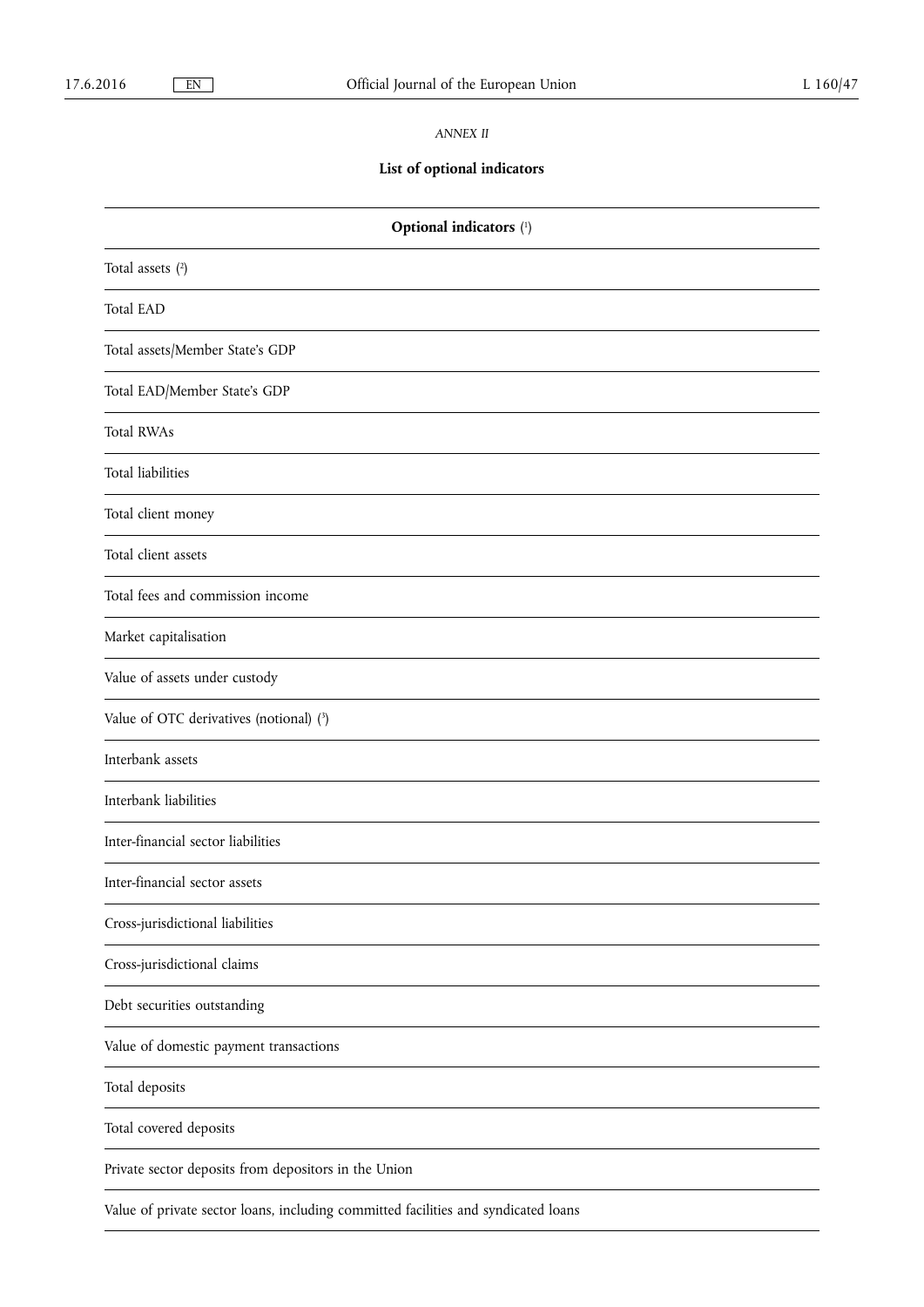Number of private sector loans

Number of deposit accounts — business

Number of deposit accounts — retail

Number of retail customers

Number of domestic subsidiaries and branches

Number of foreign subsidiaries and branches (to be broken down into subsidiaries and branches established in other Member States and in third countries)

Membership of financial market infrastructure

Critical functions provided by the institution to other group companies or by group companies to the institution

Critical functions and core business lines in each relevant jurisdiction, including the provision of services to other institutions

Clearing, payment and settlement services provided to market participants or others and number of other providers available to the market

Payment services provided to market participants or others and number of other providers available to the market

Geographical breakdown of the institution's activity (including the number of jurisdictions in which the institution, and subsidiary entities, operates and the size of the operations)

The institution's market share per business line per jurisdiction (for example, deposit taking, retail mortgages, unsecured loans, credit cards, SME lending, corporate lending, trade finance, payments activities and the provision of other critical services)

The type of regulatory permissions and authorisations (e.g. investment firm or a credit institution; the use of advanced models for the calculation of own funds requirements for credit, market and operational risk)

Private sector loans to domestic recipients

Private sector loans to recipients in a specific region

Mortgage loans to recipients in the Union

Mortgage loans to domestic recipients

Retail loans to recipients established in the Union

Retail loans to domestic recipients

Supervisory Review and Evaluation Process — SREP — score (overall)

SREP scores assigned to capital adequacy, liquidity adequacy, internal governance and institution-wide controls assessments

Regulatory permissions and authorisations, in particular in relation to the use of advanced models for the calculation of own funds requirements for credit, market and operational risk